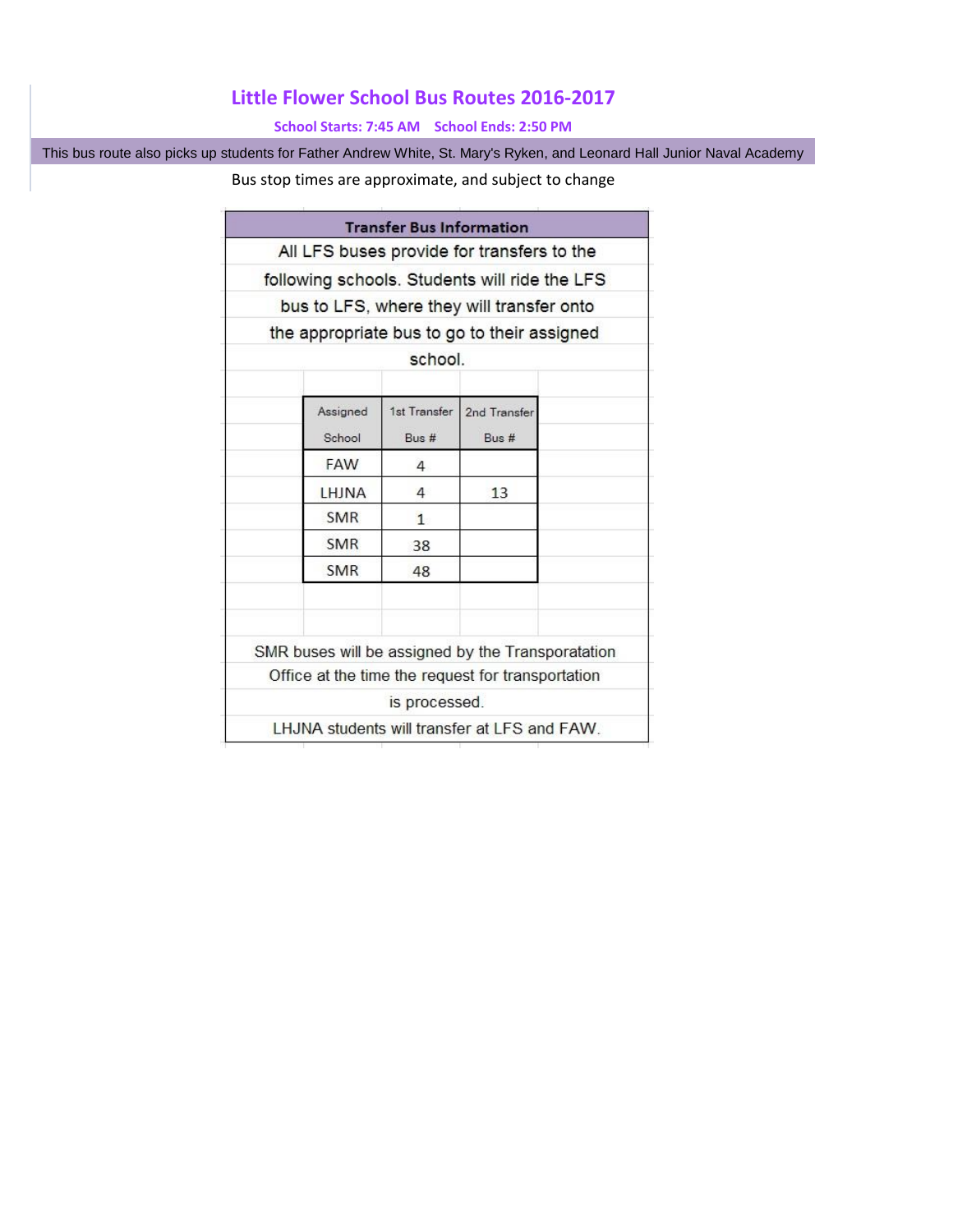| Bus $# $     | <b>Bus Stop Address</b>                        |         | <b>AM Time   PM Time</b> |
|--------------|------------------------------------------------|---------|--------------------------|
| 1            | 44505 BLAKE CREEK RD                           | 6:11    | 4:00                     |
| $\mathbf{1}$ | 18866 HODGES LN                                | 6:15    | 4:04                     |
| $\mathbf{1}$ | 43925 MAIN WAY RD                              | 6:20    | 4:10                     |
| $\mathbf{1}$ | RICHEY RD / END OF COUNTY MAINT.               | 6:27    | 3:55                     |
| $\mathbf{1}$ | 44778 MEDLEYS NECK RD                          | 6:30    | 3:52                     |
| $\mathbf{1}$ | <b>MEDLEYS NECK RD / BREWER LN</b>             | 6:32    | 3:51                     |
| $\mathbf{1}$ | MEDLEYS NECK RD / HUNTERS HILL LN              | 6:33    | 3:49                     |
| $\mathbf{1}$ | 44074 MEDLEYS NECK RD                          | 6:34    | 3:48                     |
| 1            | 22322 HANOVER DR                               | 6:46    | 4:29                     |
| $\mathbf{1}$ | CHESTNUT RIDGE DR / PRINCE PINE CT             | 6:54    | 3:38                     |
| $\mathbf{1}$ | DEERWOOD PARK DR & RIDGE CT                    | 7:00    | 3:33                     |
| $\mathbf{1}$ | 22100 POINT LOOKOUT RD / WINTERS SHEET METAL   | 7:09    | 3:29                     |
| $\mathbf{1}$ | CAMP COSOMA RD / MAIDENS CT                    | 7:10    | 3:26                     |
| 1            | CAMP COSOMA RD / RED BUD DR                    | 7:11    | 3:25                     |
| $\mathbf 1$  | 20840 ASTER DRIVE                              | 7:13    | 3:23                     |
| $\mathbf{1}$ | POINT LOOKOUT RD / LILY LN                     | 7:18    | 3:22                     |
| $\mathbf{1}$ | CANVAS BACK DR / JO MARIE WAY                  | 7:20    | 3:15                     |
| $\mathbf{1}$ | 21003 HUNTING QUARTER DR                       | 7:24    | 3:18                     |
| $\mathbf{1}$ | 20948 POINT LOOKOUT RD / FLYING COLORS DAYCARE | 7:28    | 3:14                     |
| $\mathbf{1}$ | <b>BULL RD / QUIET LN</b>                      | PM only | 4:45                     |
| 1            | 20946 BLACK DUCK CT                            | PM only | 3:16                     |
| $\mathbf{1}$ | 45236 MEDLEY'S NECK RD                         | PM only | 3:59                     |
| $\mathbf{1}$ | 18943 HODGES LN                                | PM only | 4:02                     |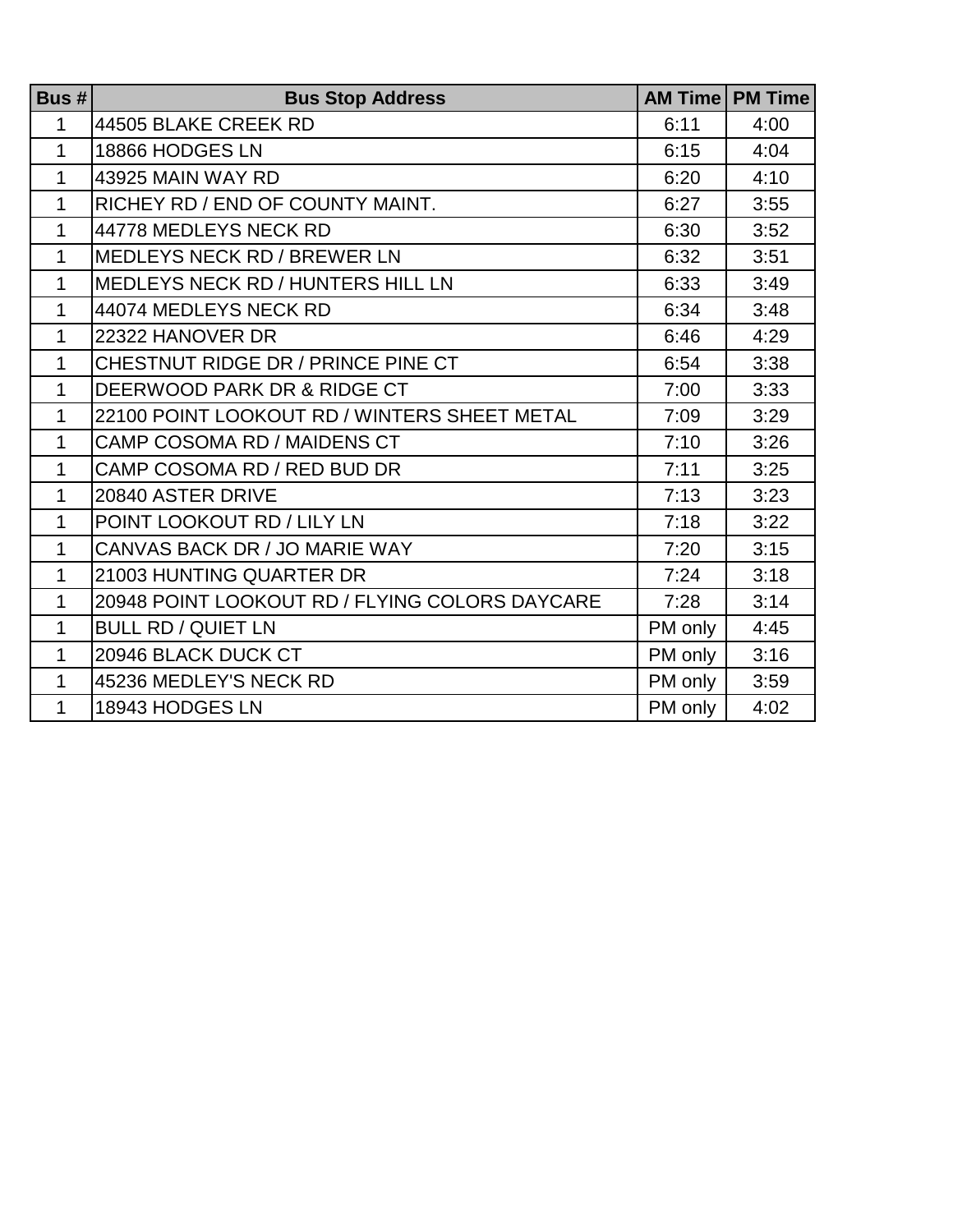| Bus $# $       | <b>Bus Stop Address</b>                   |         | <b>AM Time   PM Time</b> |
|----------------|-------------------------------------------|---------|--------------------------|
| 4              | <b>CAMP MERRYELAND RD/THOMAS RD</b>       | 6:18    | 4:18                     |
| $\overline{4}$ | <b>LIGHTHOUSE RD / PINEY POINT RD</b>     | 6:28    | 4:11                     |
| 4              | PINEY POINT RD / ST GEORGES PARK RD       | 6:31    | 4:05                     |
| 4              | ST GEORGES PARK RD / DEAGLES BOATYARD RD  | 6:31    | 4:05                     |
| 4              | ST. GEORGES PARK RD / SHORE DR            | 6:31    | 4:07                     |
| 4              | DRIFTWOOD DR / WHITESTONE DR              | 6:34    | 3:59                     |
| 4              | <b>LOCUST GROVE DR / GIDDINGS ST</b>      | 6:43    | 3:50                     |
| 4              | PINEY POINT RD / REINDEER WAY             | 6:49    | 3:30                     |
| 4              | PINEY POINT RD / HEWITT RD                | 6:51    | 3:25                     |
| 4              | 19671 PINEY POINT RD                      | 6:56    | 3:31                     |
| 4              | 45603 DRAYDEN RD                          | 7:04    | 3:34                     |
| 4              | FROGS MARSH RD / WEST ST. MARY'S MANOR RD | 7:09    | 3:36                     |
| 4              | FROGS MARSH RD / PORTO BELLO DR           | 7:10    | 3:39                     |
| 4              | <b>GREENS REST DR / MARK WAY</b>          | 7:20    | 3:22                     |
| 4              | N GREEN REST DR/LEVITAN WAY               | 7:21    | 3:23                     |
| 4              | FLAT IRON RD / STONEY RUN DR              | 7:24    | 3:15                     |
| 4              | STONEY RUN DR / FALL CT                   | 7:26    | 3:16                     |
| 4              | STONEY RUN DR / SUMMERWOOD CT             | 7:27    | 3:17                     |
| $\overline{4}$ | FLAT IRON RD / DOGWOOD LN                 | 7:31    | 3:14                     |
| 4              | FLAT IRON RD / STONEY CT                  | 7:32    | 3:13                     |
| 4              | 20637 FLAT IRON RD                        | 7:34    | 3:10                     |
| 4              | <b>BELLVIEW CT / DRIFTWOOD LN</b>         | PM only | 4:00                     |
| 4              | <b>CLARKE RD / LOBLOLLY CT</b>            | PM only | 4:09                     |
| 4              | 18000 PINEY POINT RD                      | PM only | 3:54                     |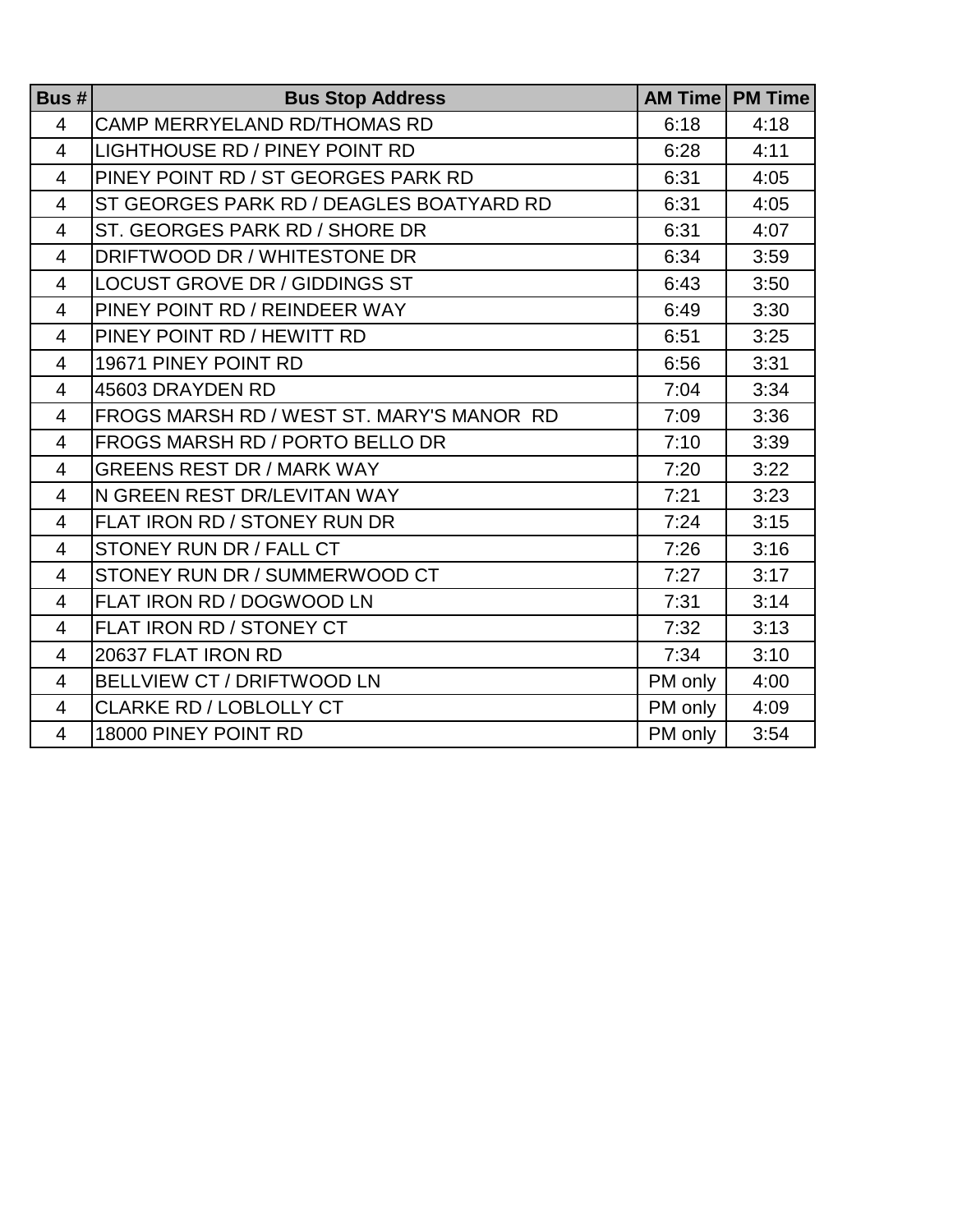| Bus $# $ | <b>Bus Stop Address</b>            |         | <b>AM Time   PM Time</b> |
|----------|------------------------------------|---------|--------------------------|
| 5        | 45760 NANCY LN                     | 6:20    | 3:25                     |
| 5        | <b>GOLDENROD DR./ SUNFLOWER</b>    | 6:27    | 3:26                     |
| 5        | WESTBURY BLVD / WARWICK CT         | 6:35    | 3:33                     |
| 5        | WESTBURY BLVD WEST / LOOKOUT DR    | 6:40    | 3:35                     |
| 5        | W WESTBURY BLVD / GOOSENECK DR     | 6:40    | 3:35                     |
| 5        | W WESTBURY BLVD / COMPASS CT       | 6:40    | 3:32                     |
| 5        | MIDWAY DR / YORKTOWN RD            | 6:45    | 3:40                     |
| 5        | PACIFIC DR / COLUMBUS DR           | 6:50    | 3:38                     |
| 5        | 46887 B SCHIRRA ST                 | 7:03    | 3:56                     |
| 5        | SHEPPERD BLVD / CHAFFEE CIR        | 7:03    | 3:56                     |
| 5        | 46989 SHEPPERD RD                  | 7:05    | AM only                  |
| 5        | 22027 CUDDIHY RD # 2813 / CDC      | 7:10    | 4:00                     |
| 5        | 22017 BUNDY RD # 2030 / CDC        | 7:12    | 4:05                     |
| 5        | <b>GREAT MILLS RD/ SARATOGA DR</b> | 7:15    | AM only                  |
| 5        | WINDING WAY / OREGON WAY           | 7:20    | 3:17                     |
| 5        | <b>CLIPPER CT / BARKENTINE CT</b>  | PM only | 3:27                     |
| 5        | PEGG RD / LIBERTY ST               | PM only | 3:36                     |
| 5        | FOX RIDGE RD / BRIARWOOD CT        | PM only | 3:45                     |
| 5        | 46983 HINKLE CIR #1597             | PM only | 3:53                     |
| 5        | <b>GOLDENROD DR / HEATHER ST</b>   | PM only | 3:27                     |
| 5        | 21700 GREAT MILLS RD               | PM only | 4:10                     |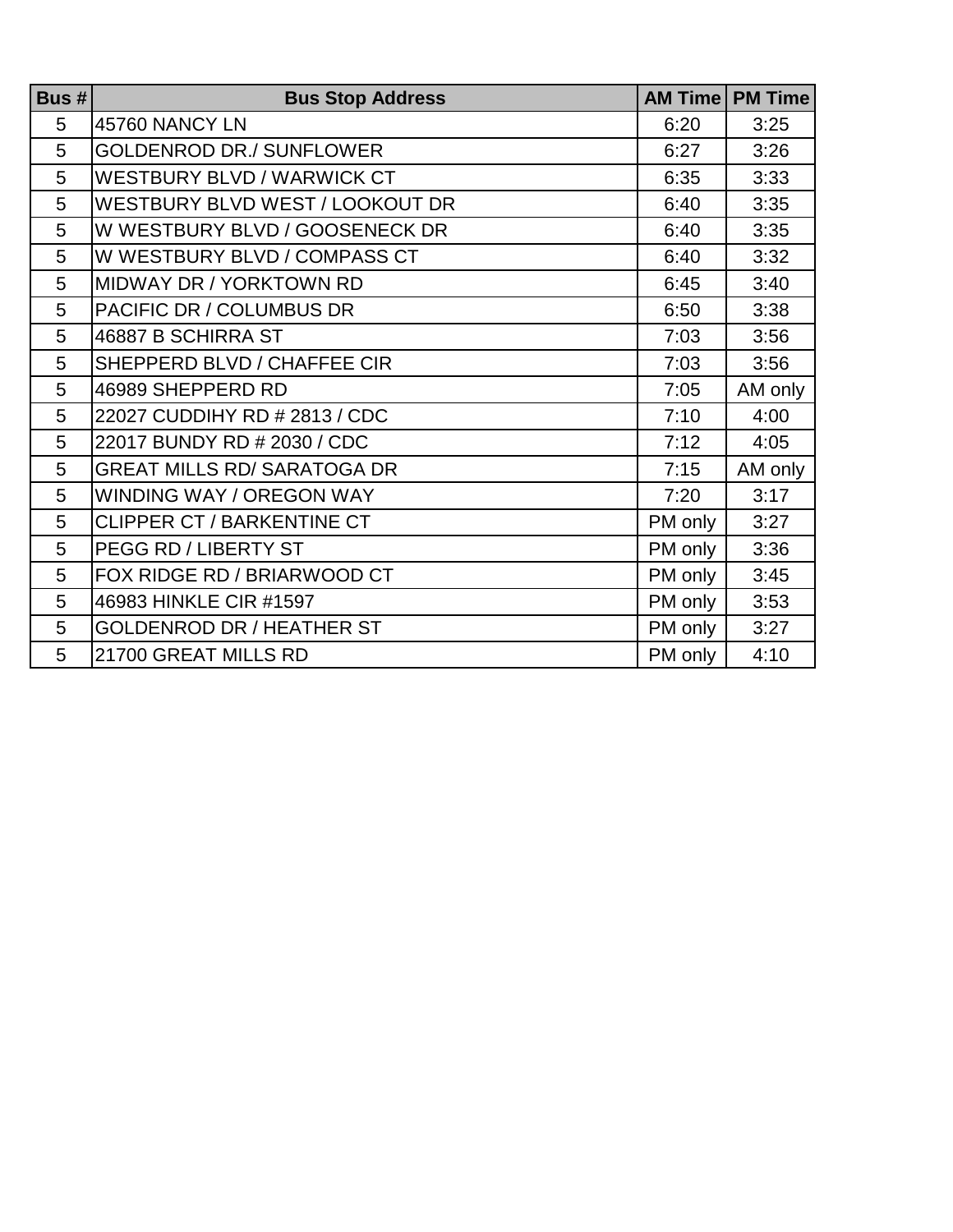| Bus $# $        | <b>Bus Stop Address</b>                  |         | <b>AM Time   PM Time</b> |
|-----------------|------------------------------------------|---------|--------------------------|
| 10 <sup>1</sup> | <b>ATHLONE DR / KINNEGAD DR</b>          | 7:00    | 3:15                     |
| 10              | <b>MEATH RD / DAUGHERTY CT</b>           | 7:03    | 3:17                     |
| 10              | LONGFIELDS BLVD / NICHOLAS CT            | 7:08    | 3:20                     |
| 10              | <b>GREENVIEW PKWY / LONGFIELDS BLVD</b>  | 7:08    | 3:21                     |
| 10              | <b>BUCK HEWITT RD / ORIOLE DR</b>        | 7:12    | 3:25                     |
| 10              | <b>BUCK HEWITT RD / THOROUGHBRED WAY</b> | 7:13    | 3:27                     |
| Bus $# $        | <b>Bus Stop Address</b>                  |         | <b>AM Time   PM Time</b> |
| 36              | ST JEROMES NECK RD / ELLYN CT            | 6:10    | 4:42                     |
| 36              | ST. JEROMES NECK RD / SHIPWRECK CT       | 6:12    | 4:40                     |
| 36              | THREE NOTCH RD / THREE SECOND LN         | 6:14    | 4:37                     |
| 36              | THREE NOTCH RD / PARK PINES DR           | 6:17    | 4:35                     |
| 36              | KING JAMES PKWY / CORNWALLIS CT          | 6:23    | 4:21                     |
| 36              | KING JAMES PKWY / HAMLET CT              | 6:25    | 4:19                     |
| 36              | <b>BRIARCLIFF CT / WICKSHIRE CT</b>      | 6:33    | 4:09                     |
| 36              | LONG LN / WILLIS WHARF CT                | 6:40    | 3:50                     |
| 36              | LONG LN / KEDGES BLVD                    | 6:42    | AM only                  |
| 36              | <b>GREEN LEAF RD / GREENWAY ST</b>       | 6:54    | 3:58                     |
| 36              | FREEDOM RUN DR / GREEN LEAF RD           | 6:56    | 3:39                     |
| 36              | <b>SCHWARTZKOPF DR / FREEDOM RUN DR</b>  | 6:58    | 3:41                     |
| 36              | 20938 HERMANVILLE RD                     | 7:01    | 3:45                     |
| 36              | HERMANVILLE RD / DEVIN CIR               | 7:03    | 3:35                     |
| 36              | <b>WILLOWS RD / HILTON DR</b>            | 7:12    | 3:28                     |
| 36              | 46654 ROBERT LEON DR                     | 7:14    | 3:26                     |
| 36              | <b>WILLOWS DR / RICKYS PL</b>            | 7:15    | 3:24                     |
| 36              | <b>COLBY DR / RAMSEY DR</b>              | 7:19    | 3:22                     |
| 36              | <b>COLBY DR / PEMBROOKE ST</b>           | 7:21    | 3:21                     |
| 36              | 20316 WILLOWS RD                         | 7:24    | 3:18                     |
| 36              | ST. JEROMES NECK RD / DOVE COVE RD       | PM only | 4:47                     |
| 36              | 22203 CEDAR POINT RD, PAX                | PM only | 3:55                     |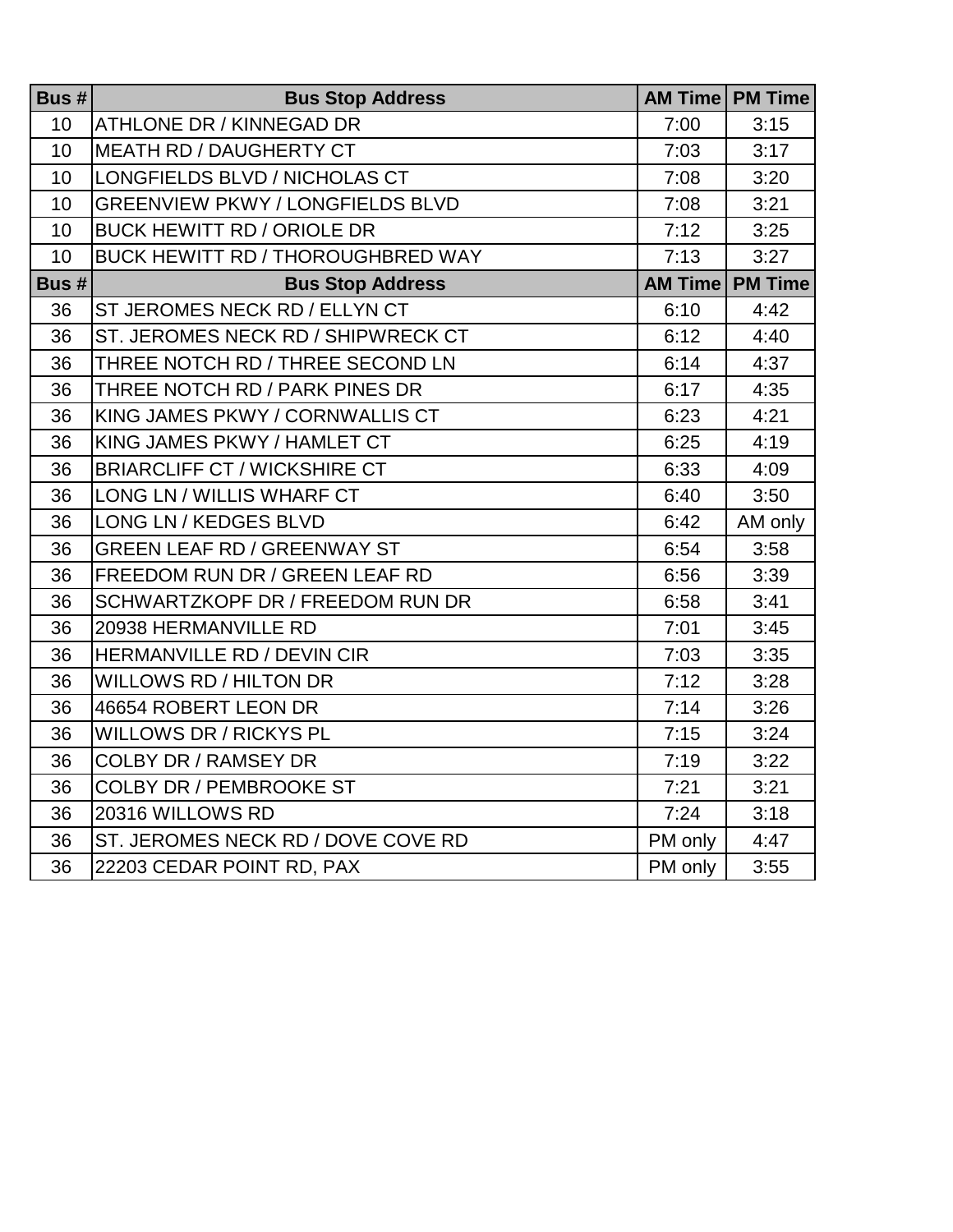| Bus $# $ | <b>Bus Stop Address</b>                       |                | <b>AM Time   PM Time</b> |
|----------|-----------------------------------------------|----------------|--------------------------|
| 38       | FDR BLVD / SOUTH LAUREL GLEN RD               | 6:40           | 3:57                     |
| 38       | WOODSTOWN WAY/LAUREL GLEN RD                  | 6:41           | 3:58                     |
| 38       | <b>GUNSTON DR / FORD DR</b>                   | 6:47           | 3:44                     |
| 38       | OLD ROLLING RD / SETTLERS LN                  | 6:48           | 3:58                     |
| 38       | TOWN CREEK DR / DENT DR                       | 6:50           | 3:50                     |
| 38       | TOWN CREEK DR / PINE RD                       | 6:52           | 3:52                     |
| 38       | <b>TOWN CREEK DR / LINDEN LN</b>              | 6:55           | 3:54                     |
| 38       | <b>LAKE DR / WILSON CT</b>                    | 7:03           | 3:29                     |
| 38       | MILLSTONE LANDING RD / GREEN HOLLY RD         | 7:06           | 3:31                     |
| 38       | <b>BOBS COURT</b>                             | 7:11           | 3:36                     |
| 38       | <b>MAPLE RD / KRISTI LYNN CT</b>              | 7:12           | 3:37                     |
| 38       | 20833 GREAT MILLS RD / FAIRLEAD ACADEMY       | 7:20           | AM only                  |
| 38       | DUNLEIGH DR / COLLETTE LN                     | PM only        | 3:23                     |
| 38       | <b>ISLAND DR / GUNSTON DR</b>                 | PM only        | 3:46                     |
| 38       | TOWN CREEK DR / DENT DR                       | PM only        | 3:50                     |
| Bus $# $ | <b>Bus Stop Address</b>                       | <b>AM Time</b> | <b>PM Time</b>           |
| 40       | 23185 OAK DR                                  | 6:35           | 4:10                     |
| 40       | DAHLIA DR / CAMILLA DR                        | 6:50           | 3:48                     |
| 40       | MARGUERITE ST / TALLWOOD DR                   | 6:55           | 3:45                     |
| 40       | PRIMEVER ST / WILD IRIS ST                    | 6:56           | 3:46                     |
| 40       | SYCAMORE HOLLOW DR / SYCAMORE LN              | 7:00           | 3:35                     |
| 40       | WILDEWOOD PKWY / WHITE ELM CT                 | 7:02           | AM only                  |
| 40       | LAUREL HILL DR / WILDEWOOD PKWY               | 7:03           | 3:33                     |
| 40       | WILDEWOOD PKWY / PINEY WOOD CIR               | 7:04           | 3:32                     |
| 40       | WILDEWOOD PKWY / ROLLING OAK LN               | 7:07           | 3:32                     |
| 40       | BELLWOOD DR / ST. ANDREWS LN                  | 7:10           | 3:18                     |
| 40       | LONG BOW DR / SHORT BOW COURT                 | 7:15           | 3:13                     |
| 40       | <b>INDIAN BRIDGE RD / VICTORIAN DR</b>        | 7:17           | 3:12                     |
| 40       | <b>MAGNOLIA DR / PARK DR</b>                  | 7:18           | 3:11                     |
| 40       | 21611 INDIAN BRIDGE RD                        | 7:20           | 3:09                     |
| 40       | <b>INDIAN BRIDGE RD / BETHSON ST</b>          | 7:22           | 3:07                     |
| 40       | 44727 ST. ANDREWS CHURCH RD / BALLET CALIENTE | PM only        | 3:30                     |
| 40       | 21269 INDIAN BRIDGE RD                        | PM only        | 3:10                     |